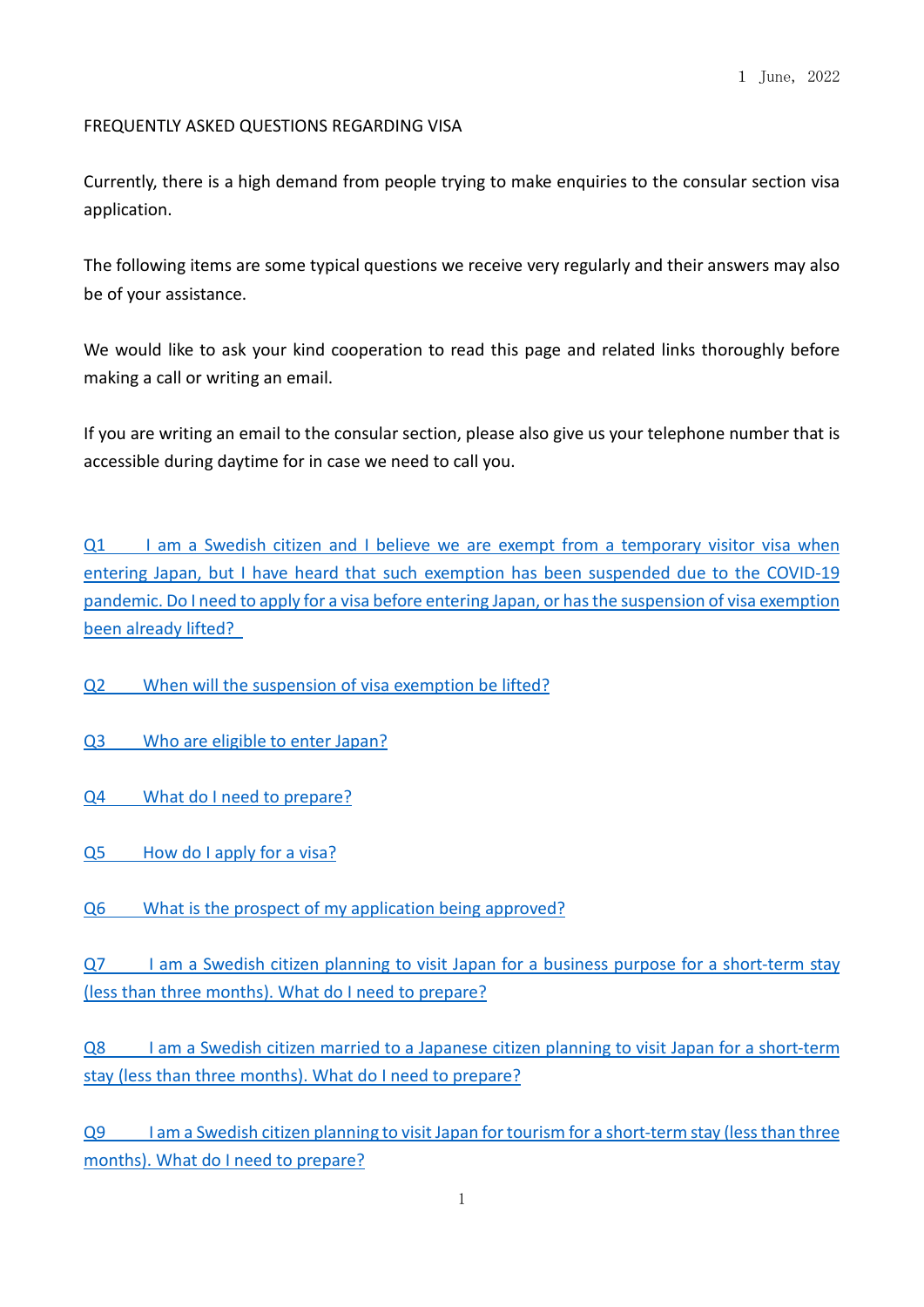<span id="page-1-1"></span><span id="page-1-0"></span>Q1 I am a Swedish citizen and I believe we are exempt from a temporary visitor visa when entering Japan, but I have heard that such exemption has been suspended due to the COVID-19 pandemic. Do I need to apply for a visa before entering Japan, or hasthe suspension of visa exemption been already lifted?

A1 The suspension of exemption from a temporary visitor visa requirement has NOT been lifted yet. Therefore, all foreign nationals need to apply for a visa to newly enter Japan for some reasons unless they have a re-entry permit. Please also note that temporary visitor visa for the purpose of tourism/sightseeing are currently not issued.

- <span id="page-1-2"></span>Q2 When will the suspension of visa exemption be lifted?
- A2 Unfortunately, the Embassy has NO such information.
- Q3 Who are eligible to enter Japan?

A3 Please refer to "1. New Border Measures (27) to review on restrictions on new entry of foreign nationals" and "5. Entry of foreign nationals with other special exceptional circumstances" from the link below. Please also note the visa requirements.

New Border Measures(27) means, in essence, foreign nationals will be allowed to enter Japan under the supervision of receiving organizations located in Japan, EXCEPT for those intending to enter Japan for tourism purpose.

Notable examples of "special exceptional circumstances" are; spouse or child of a Japanese national/permanent resident, and spouse or child of a foreign national where the foreign national has the status of "Long-Term Resident", whose family is staying in Japan and who has been separated from his/her family.

https://www.mofa.go.jp/ca/cp/page22e\_000925.html#section1 https://www.mofa.go.jp/j\_info/visit/visa/index.html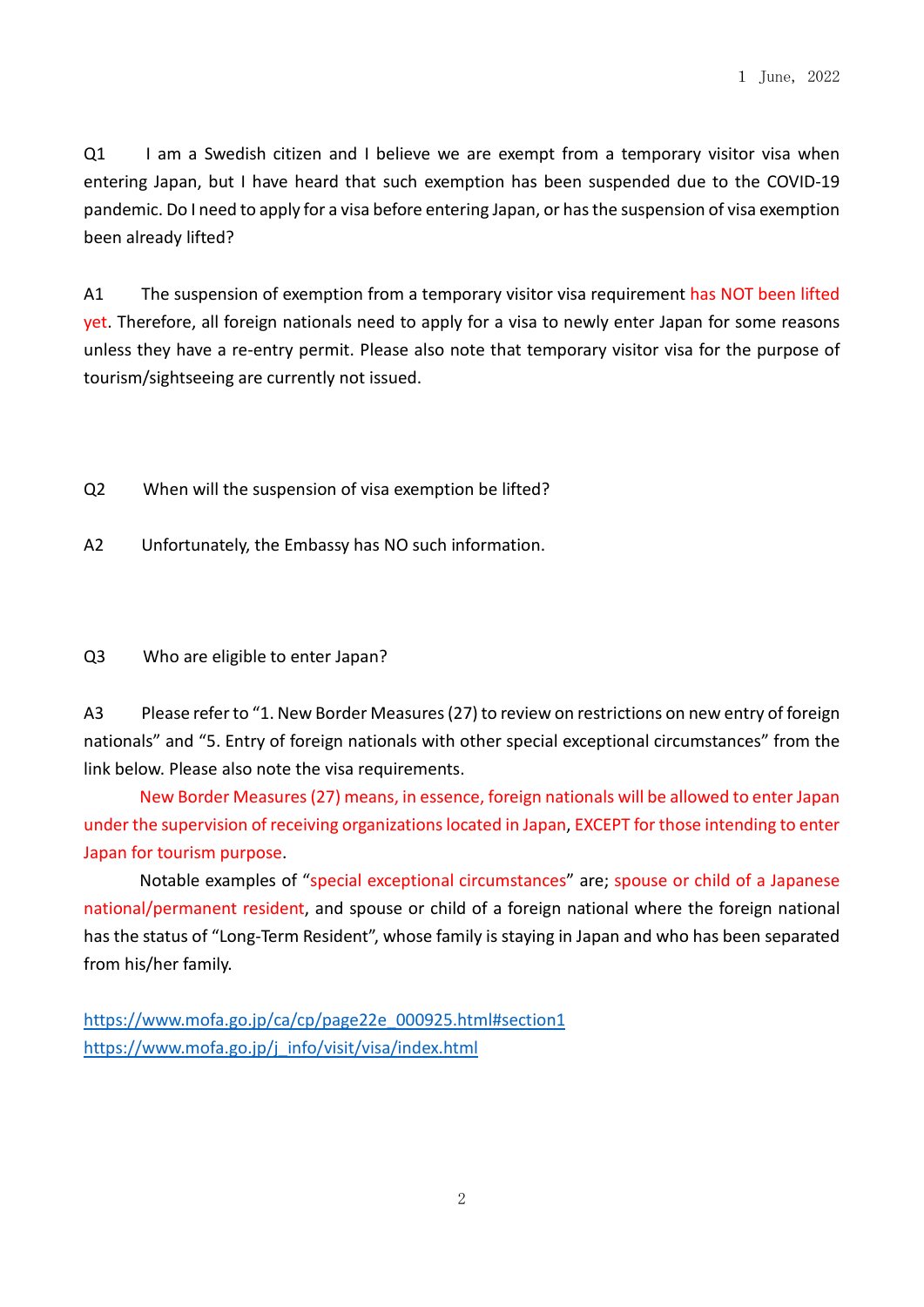# <span id="page-2-0"></span>Q4 What do I need to prepare?

A4 For the Swedish citizens, the applicant must submit an APPLICATION FORM, a passport-size PHOTO, a valid PASSPORT in original (with 2 blank pages in order to attach the visa when approved), a proving document showing that the applicant is entitled to the re-entry to Sweden (e.g. a copy of a valid SWEDISH RESIDENSE PERMIT, if you are NOT a Swedish or EU/EEA citizen), with other supporting documents to the Embassy, including;

- the documents showing the purpose of the visit/stay (e.g. CERTIFICATE OF ELIGIBILITY (for work/long term visa) (Note 1), CERTIFICATE OF COMPLETION OF REGIATRATION TO THE ERFS SYTEM (Note 2), INVITATION LETTER, LETTER FROM THE EMPLOYER, ENROLEMENT CERTIFICATE, certificate or other documentsshowing the relationship between the person the applicant is visiting such as *KOSEKITOHON*, *KOSEKISHOHON* or *PERSONBEVIS*),
- proof of sufficient funds to cover all the expenses while in Japan (e.g. the applicant's most recent bank statement for the last three months showing all transactions, balance and the name of the owner of the account, or if someone else is covering the expenses, the proof of such effect), and
- ITINERARY including the information on the planned flights and accommodation.

# Note 1: Certificate of Eligibility (在留資格認定証明書)

Certificate of Eligibility (COE) is an official document issued by the Immigration Services Agency of Japan upon the request of the applicant's sponsor (receiving organization/entities, spouse, school, etc.) in Japan on your behalf. It is strongly advised to acquire a COE before applying for a visa OTHER THAN a temporary visitor visa. If the COE is submitted with the application, other supporting documents are not normally required.

https://www.isa.go.jp/en/applications/procedures/16-1.html https://www.se.emb-japan.go.jp/visa\_coe.html

### Note 2: Certificate of Completion of Registration to the ERFS System (受付済証)

If the applicant intends to enter Japan under the supervision of receiving organizations/entities located in Japan, the applicant must present a Certificate of Completion of Registration to the Entrants, Returnees Follow-up System (ERFS). It is an official document issued by the Ministry of Health, Labour and Welfare certifying that the receiving organizations/entities have completed the registration of all the required documents to the ERFS. If the applicant can present the certificate, other supporting documents are not normally required. Please refer to the receiving organizations/entities if they are capable of registration.

https://entry.hco.mhlw.go.jp/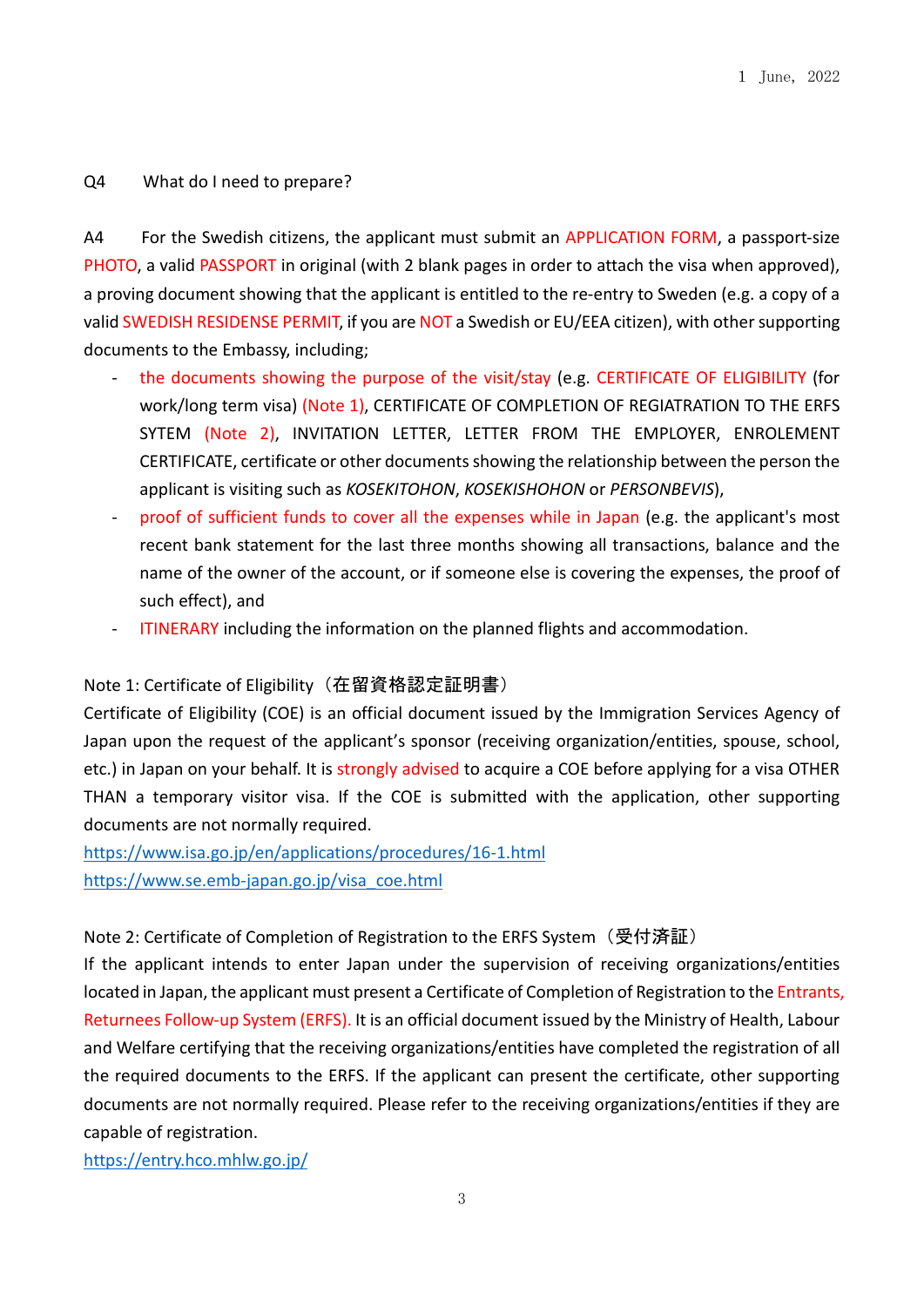Other than the above-mentioned documents, the Embassy may require the applicant to submit supplementary documents in the course of the procedures.

Please also refer to the link below that includes the information on the type of visas, required documents in detail, and other relevant information. https://www.mofa.go.jp/j\_info/visit/visa/index.html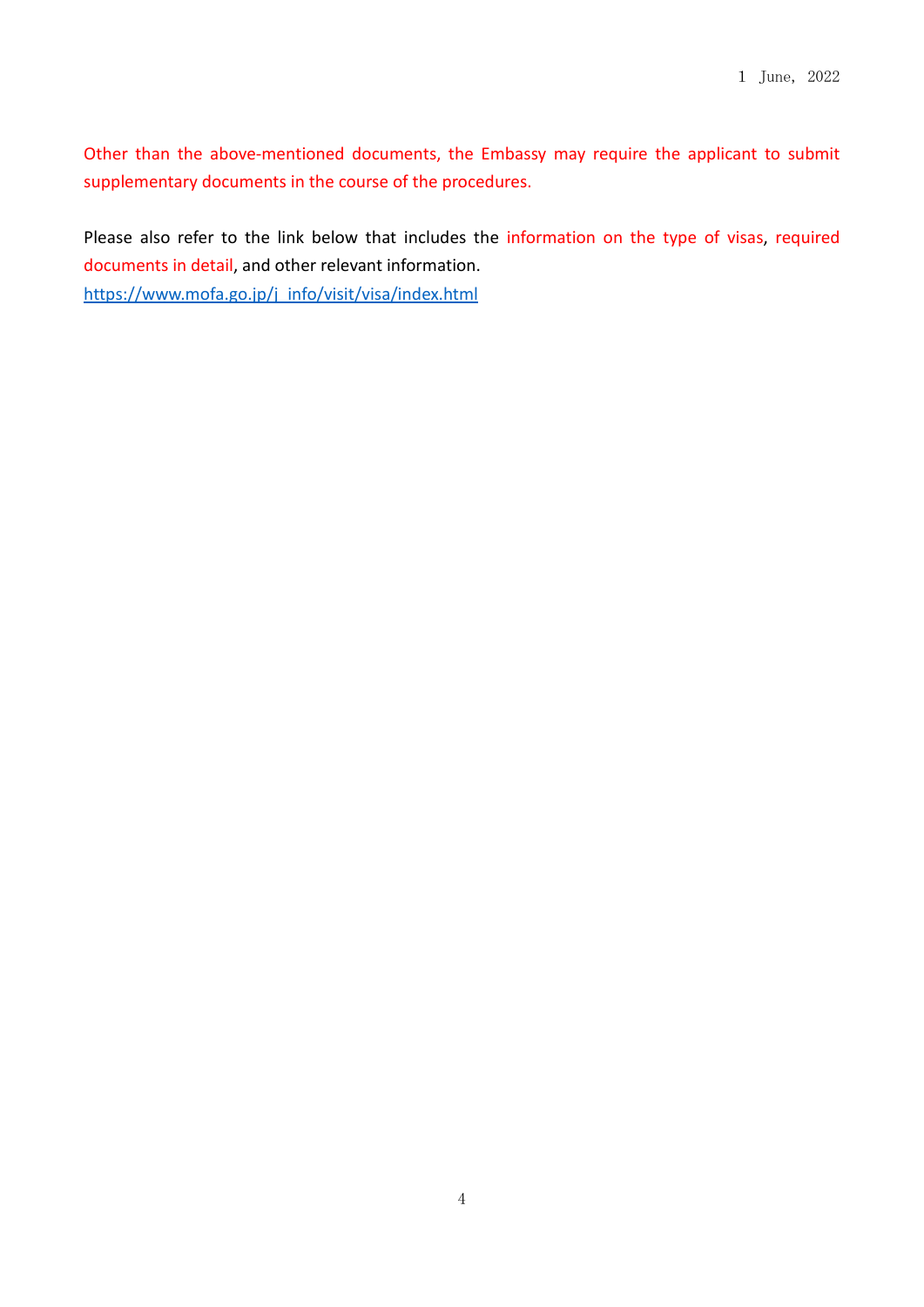# <span id="page-4-0"></span>Q5 How do I apply for a visa?

A5 If you have prepared the application documents, you can submit them either by post or delivering personally to the Embassy of Japan. Since the embassy cannot be held responsible if your application fails to reach us, we strongly advise you to send them by registered mail. Please note that you must physically send us your passport, not a photocopy, otherwise your application will not be processed. If you are delivering them directly to the Embassy, please note make an appointment by phone in advance. The Embassy does not accept appointment requests by email.

When your application is approved, the Embassy will contact you to arrange for the date and time to have your processed passport back. It normally takes 5 working days for visa applications with the Certificate of Eligibility (COE), and a little more for the visa applications without the COE, provided that all necessary documents are submitted with the application.

Embassy of Japan, Visa and Consular Section, Gärdesgatan 10, 115 27 Stockholm Tel: +46-(0)8-5793-5300 Monday - Friday: 9:30-12:00, 14:00-16:00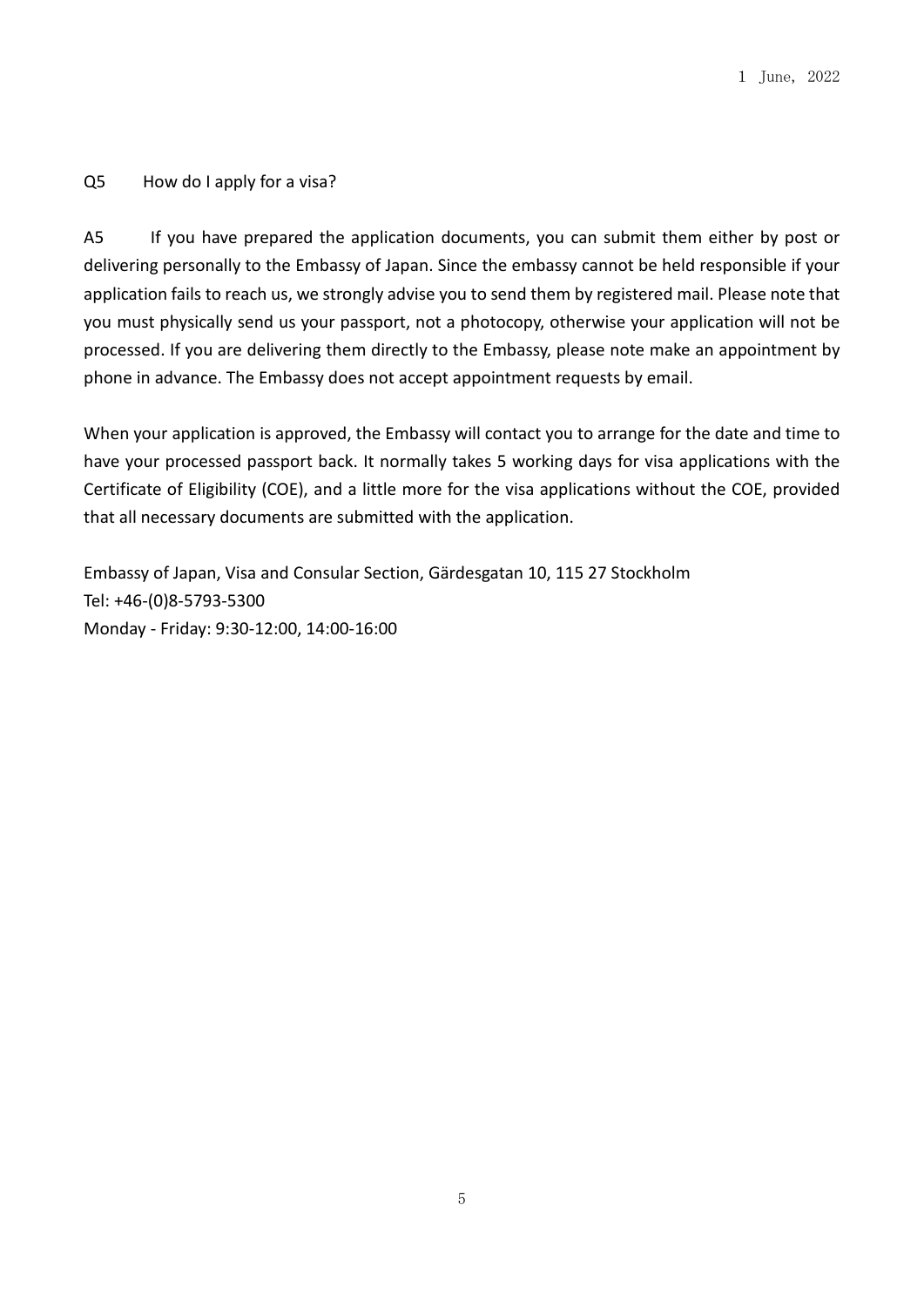# <span id="page-5-0"></span>Q6 What is the prospect of my application being approved?

A6 Unfortunately, the Embassy is unable to answer such question as the Embassy makes a decision on a case-by-case basis based on the documents submitted.

What we can say is that the basic criteria to issue a Japanese visa is that an applicant meets all of the following requirements and that the issuance is considered to be appropriate.

- The applicant possesses a valid passport and is entitled to the re-entry to a country of his/her nationality or a country of his/her residence.
- All submitted documents are authentic, completed and satisfactory.
- The activities to be engaged in Japan/ the civil status or the position of the applicant/ the period of stay meet the requirements for the status of residence and the period of stay stipulated in the Immigration Control and Refugee Recognition Act. (Cabinet Order No.319 of 1951. Hereinafter referred to as the "Immigration Control Act")
- The applicant do not fall under any of the items of Article 5, Paragraph 1 of the Immigration Control Act.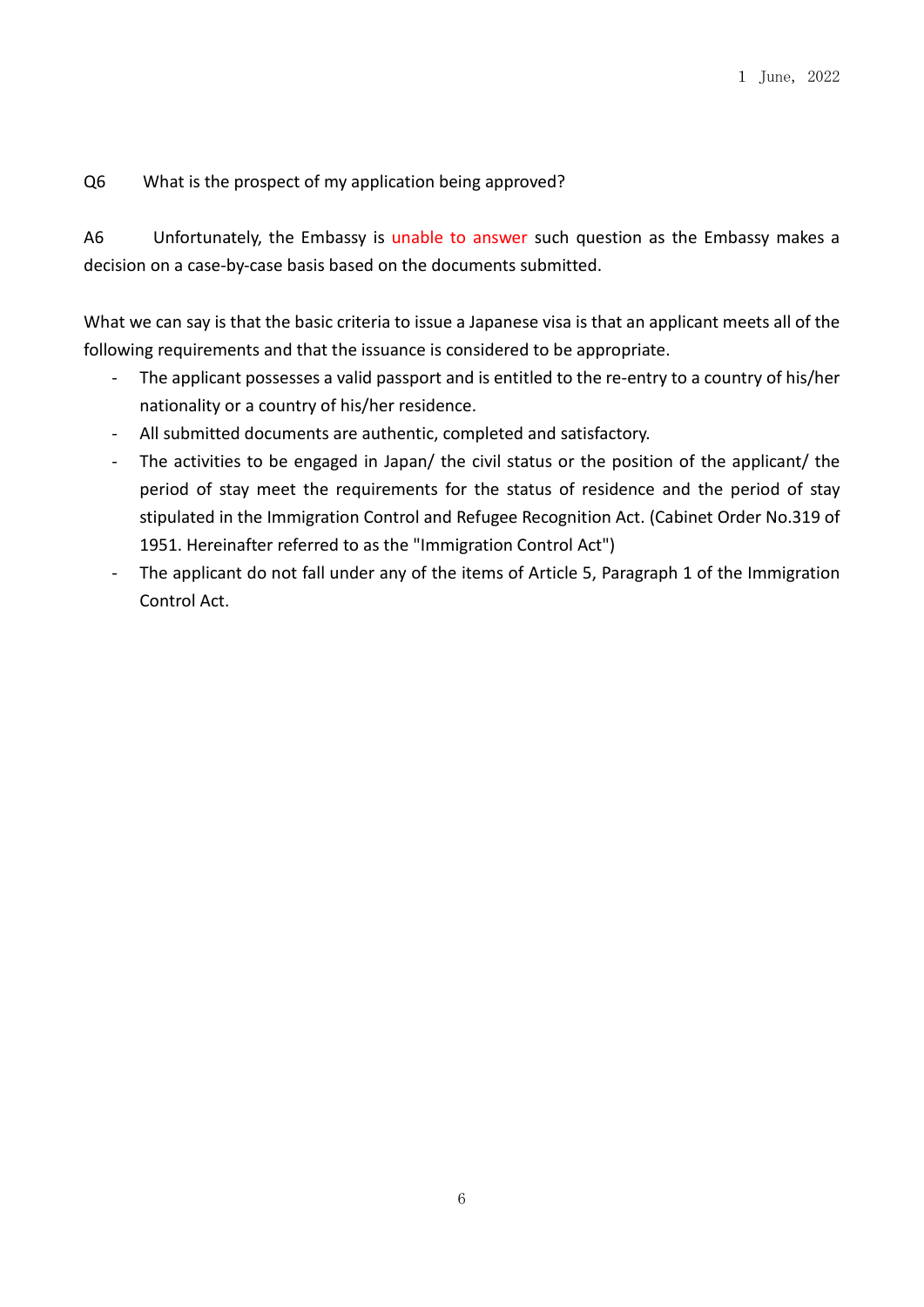<span id="page-6-0"></span>Q7 I am a Swedish citizen planning to visit Japan for a business purpose for a short-term stay (less than three months). What do I need to prepare?

- A7 The following documents:
	- 1) Visa application form to enter Japan (download from: https://www.se.emb-japan.go.jp/visa\_how\_to\_apply.html)
	- 2) Valid passport in original
	- 3) 1 photo (35 x 45 mm)
	- 4) Certificate for Completion of Registration to the ERFS system ERFS: http://entry.hco.mhlw.go.jp

Other than the above-mentioned documents, the Embassy may require the applicant to submit supplementary documents in the course of the procedures.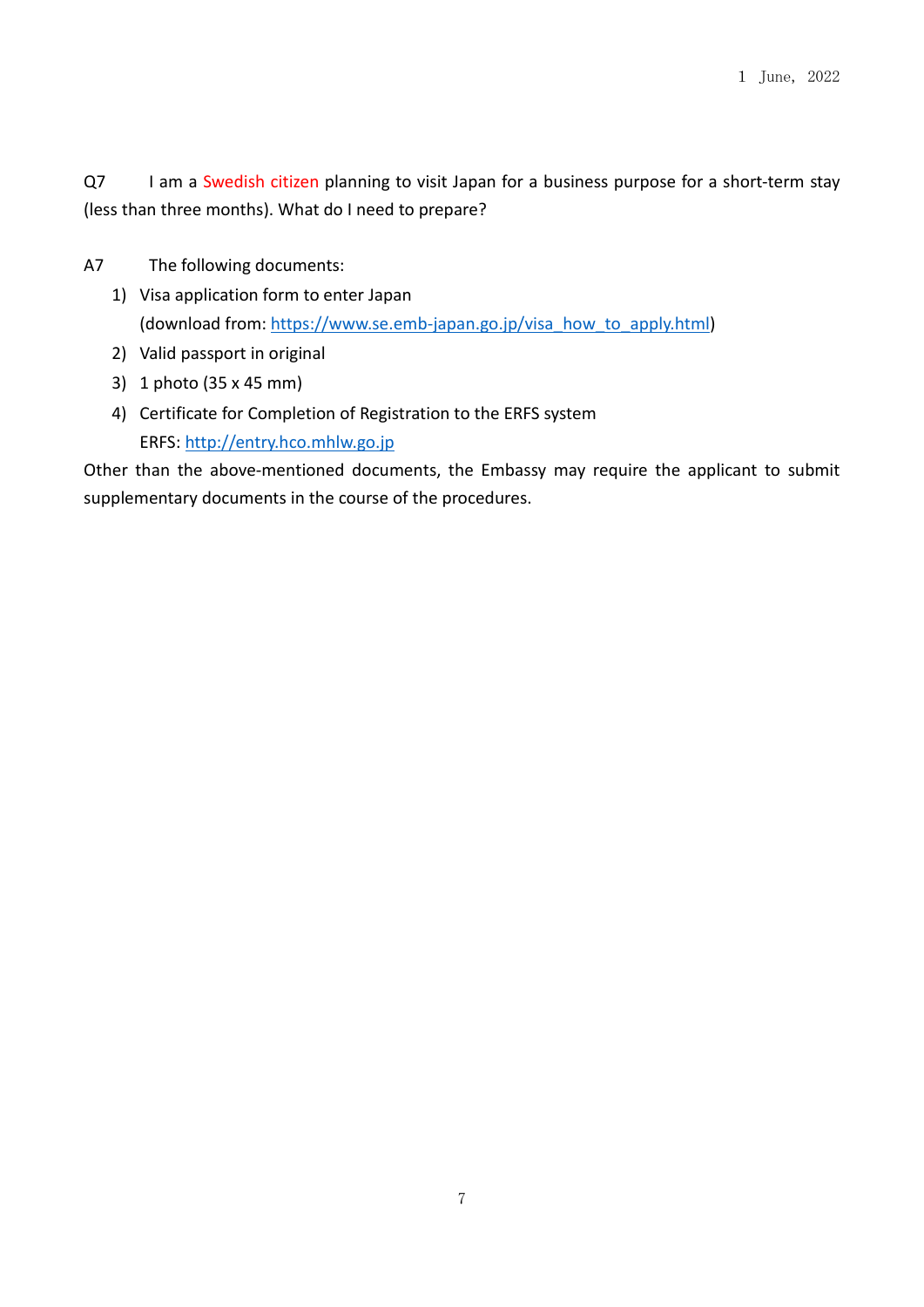<span id="page-7-0"></span>Q8 I am a Swedish citizen married to a Japanese citizen planning to visit Japan for a short-term stay (less than three months). What do I need to prepare?

- A8 The following documents:
	- 1) Visa application form to enter Japan (download from: https://www.se.emb-japan.go.jp/visa\_how\_to\_apply.html)
	- 2) Valid passport in original
	- 3) 1 photo (35 x 45 mm)
	- 4) Official copy of the Japanese spouse's family register (Koseki Tohon or Koseki Shohon, issued within the last 3 months)
	- 5) Personbevis (familjebevis, extract of the population register) from the applicant showing marriage status and name of spouse (issued within the last 3 months).

Other than the above-mentioned documents, the Embassy may require the applicant to submit supplementary documents in the course of the procedures.